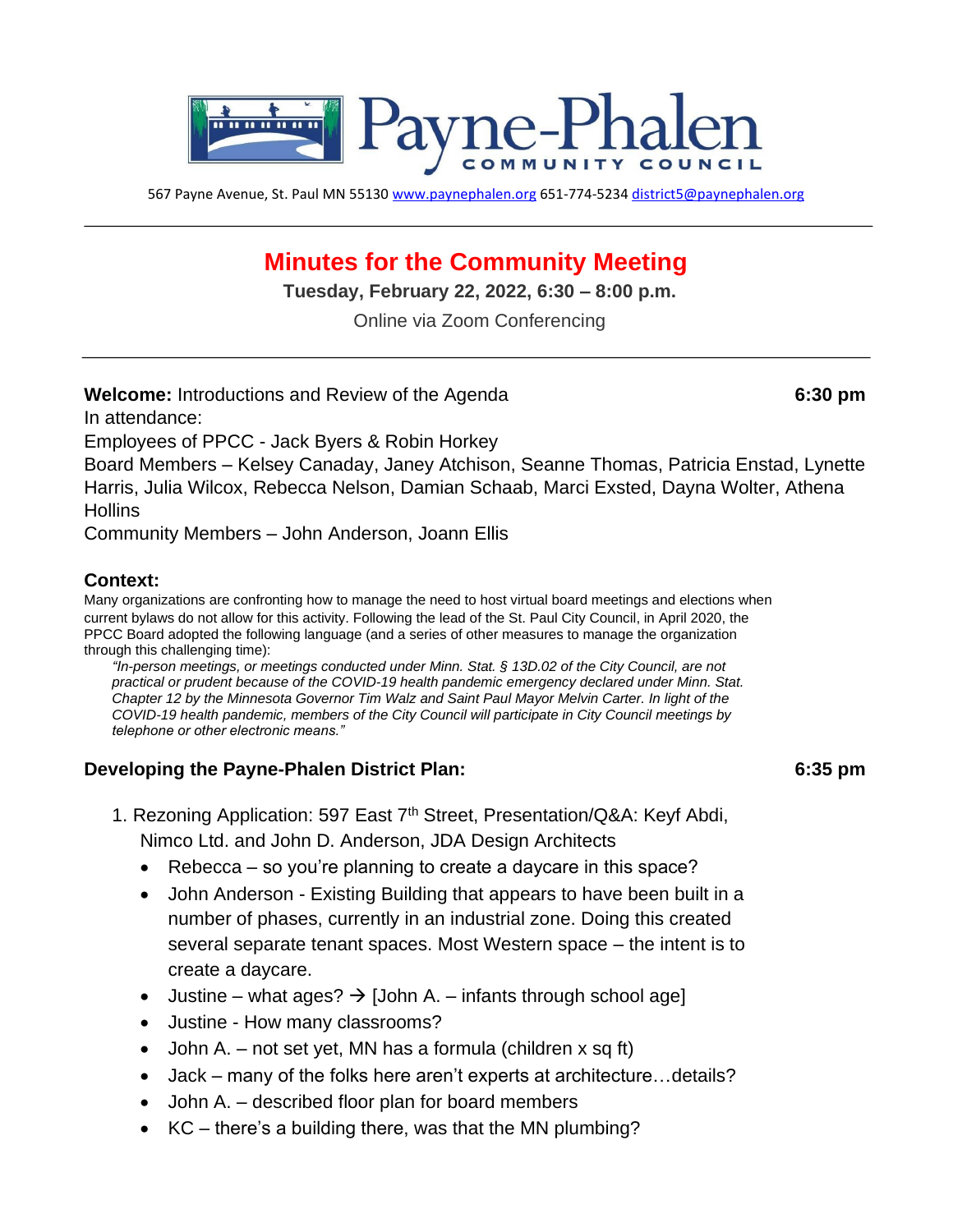- John A.  $-$  yes, there was & there is an existing loading dock where subcontractors would pick up/drop off materials. My partner bought this space a year ago, this space is currently vacant.
- KC is this plan involved w/this space? What is the intent with that?
- John A. described that this space was built in the 3 phases, we are only discussing the one (Western) space. Daycare isn't allowed in an [industrial] zone, hence the request for rezoning.
- Rebecca so this was bought [with that intent for a daycare]?
- John A. yes, as well as other uses for the two other spaces as well [listed in the letter], such as a small office space, etc.
- Janey have tenants been found for those?
- John A. still looking. Some interest in a small catering kitchen or café.
- Justine what does the timeline for the daycare look like?
- John A. according to zoning admin, this could take 3 months to clear. Would love to think they can open July 1 (2022)
- Rebecca will there be a playground?
- John A. this site would utilize an off-site playground or park, they would shuttle the children. Their team is looking at several locations.
- Rebecca brought up concern since this is a busy area (traffic)
- John A. [spot] is fairly ideal. Curb cut into the site is 2 lanes, so there's considerable space for drop off. You can see the area North is also open for more turn-around space to add. Is busy but they have a parking plan that [they feel] is fairly efficient.
- Damian adjacent location is a hole that is being filled. If we're talking about site plans, could you walk us through…where additional points of egress, ingress would be made? Current design has no windows.
- John A. current plan is just layout. Plan is to open a number of windows along Payne & East 7<sup>th</sup>.
- Damian any concern re: open windows w/highway outside
- John A. only doors leading in & out face directly to the parking lot. Nothing fronts Payne & East  $7<sup>th</sup>$ . Building is masonry, so new windows will need to be cut in. No new doors needing to be cut in.
- Lynette is this right across the street from the body shop?
- $\bullet$  John A. yes
- Lynette so that's next door to where apts are being built [will be directly north] are you involved with that too?
- John A. no, in contact with those folks. They need an easement for infrastructure access they are coordinating w/[John's team]. They just rezoned that property to a T-2 and that's what we're seeking as well.
- Lynette sees the point of view of having a daycare here w/apartments going up.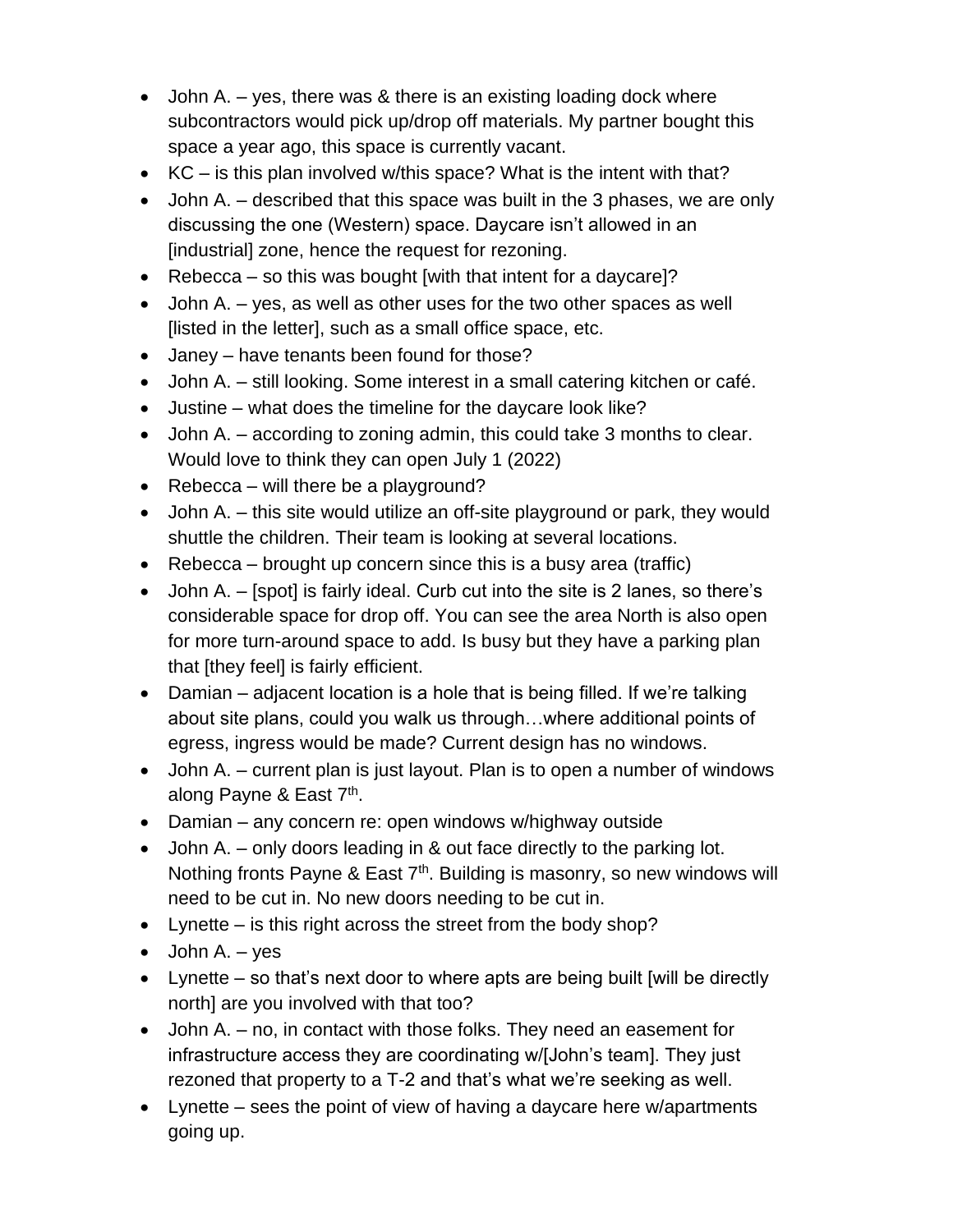- John A. one of the reasons, too, is that the neighborhood needs another daycare. Going north on Payne turns into residential, primarily. Also, w/university just up the hill, this is ideal for parents.
- Lynette asked clarification based on maps image, John clarified. She also asked whether they thought about the security level for the area.
- John A. looking at floorplan: two doors leading outside to parking lot. Looking at parking lot -> demonstrated depth of this (~60 feet deep).
- Justine clarified that she feels Lynette may have meant on-site security of some kind
- John A. code requires video cameras going during the day, doors locked during the day (need to buzz-in & out), staff always on site w/children.
- Patricia wondered about fencing of parking lot for safety & nearby streets
- John A. would be open to that  $[$ they've talked about it $]$ . 2 scenarios would be loading onto/off of a shuttle bus or their parents directly dropping off outside the building (with escorts to/from the car)
- Justine I think a fence would make sense (w/darting children). [Rebecca agreed]
- Lynette talked about 3 stages, one being used for the daycare. Clarification regarding the rest of the space. [John clarified that just the western portion, on the left, will be daycare]
- Damian what is the proposed total student occupancy? Mentioned that they know what the square feet is, asked what the statute states…
- John A. about 60 children, based on the statute
- Damian asked whether this many children w/their parents would make sense w/the parking space & safety issues
- John A. mentioned additional parking to the north & buffer zones
- Damian 60 cars are fitting in 60 feet, then?
- John A. well, you have to remember that you have [a few surges, rather than everyone coming all at once]
- Damian does not feel this corner can accommodate any amount of surge. This has recently been redesigned to open up traffic flow due to confusion of the space. Concerned about visibility.
- John A. mentioned curb cut being 2-way here to assist w/avoiding this
- Lynette will dock be utilized for daycare?
- John A. will be used for other businesses but the daycare will have a kitchen & the dock will be useful for drop off of items (snacks, milk)
- Jack asked John to show where a truck would drop-off, in relation to children being dropped off/picked up
- John A. truck wouldn't encroach into existing parking stalls
- Damian multiple times, fire engines will be passing and providing some noise pollution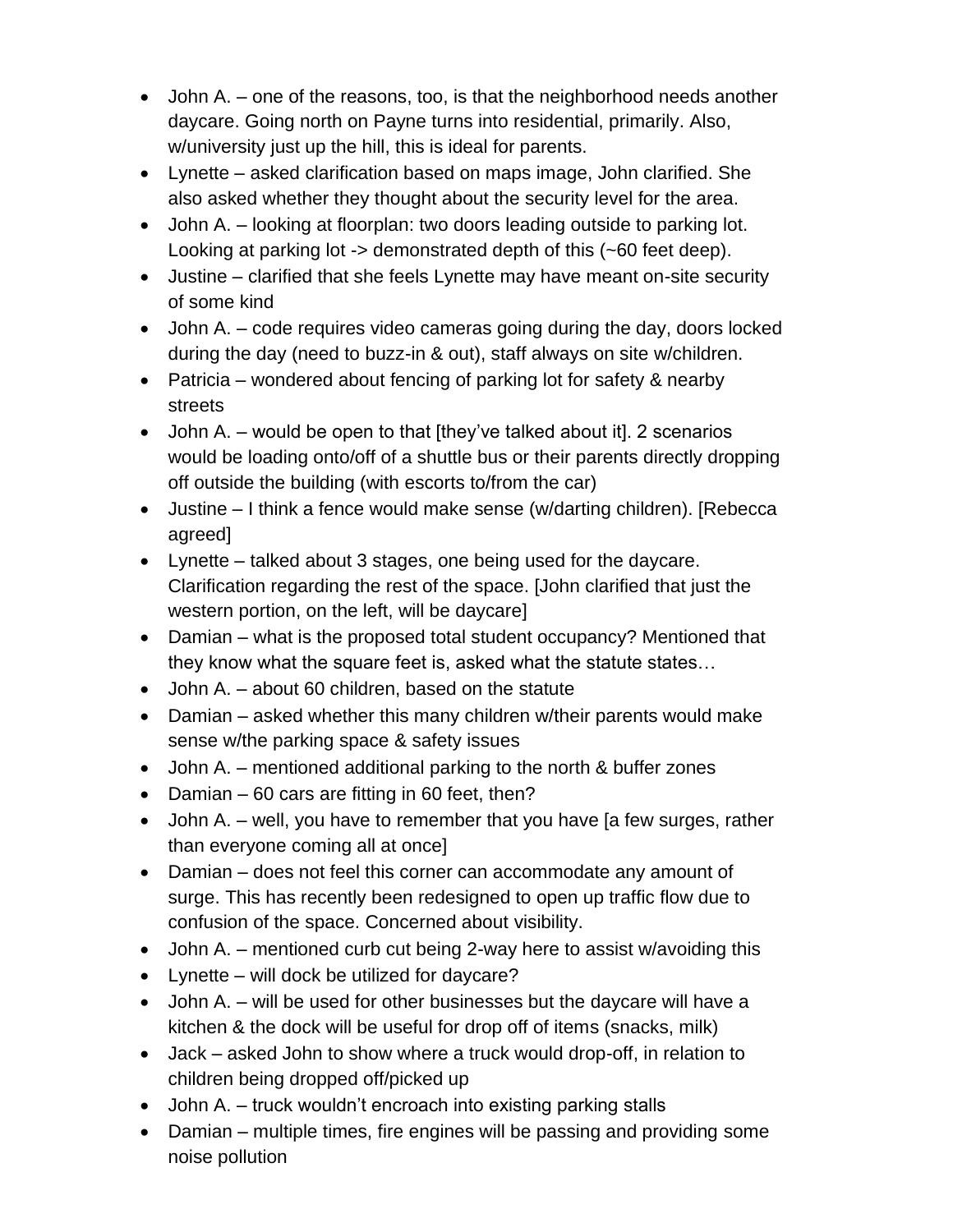- John A. children will be safely tucked inside during this time
- Janey noted basement, what will it be used for?
- John A. additional classrooms, will install an elevator for accessibility
- Jack why isn't that included in city application?
- John A. I think the floorplans are clear that there are 2 levels...
- Rebecca mentioned that we don't see a floorplan for the basement, perhaps we didn't get it.
- John A.  $-$  perhaps that's it
- Jack what we're showing is the packet the city sent to us. Does the city know that this is planned for?
- Patricia this wasn't clear this would be used for childcare space. Not clear that this will be used & what it will be used for. Can see numbers but doesn't come through what the square feet is. 60 kids seems like a lot in that space. Another question is, what is the plan for ventilation?
- John A. mechanical ventilation, entire H-Vac will be replaced. Regarding the number of students allowed, this is mandated by the state regulations.
- Patricia asked for the floorplan for the basement
- John A.  $-$  have done  $\sim$  6 daycares around the metro, many of which use the lower level & this has been successful
- Rebecca issue is that without that floorplan, this does a disservice to us & the city. That needs to be represented.
- John A. will reach out to Bill Dermody (the city planner) make sure he gets the plan & it's clear about that.
- Justine also mentioned potential idea of gym for students
- Patricia agreed, that an area for physical recreation be included
- John A. state requires this, plan is to have that offsite (park/playground)
- Rebecca and during the winter?
- $\bullet$  John A. yes.
- Lynette asked clarification about what ages he mentioned. [infant to grade-school]
- Patricia final comment as a former kindergarten teacher, would be looking at Eastside Y where they have large muscle space. That's why, this particular plan, without how this space will be used – without any outdoor space/muscle space & needing to have reliable transportation – all these are concerns for me.
- John A. all of these guidelines you mentioned are heavily regulated by the state & will be followed, mentioned licensing & inspections.
- Lynette never really came across many daycares w/other businesses inside the building
- John A. it actually happens quite frequently (mentioned in malls, other multi-use buildings)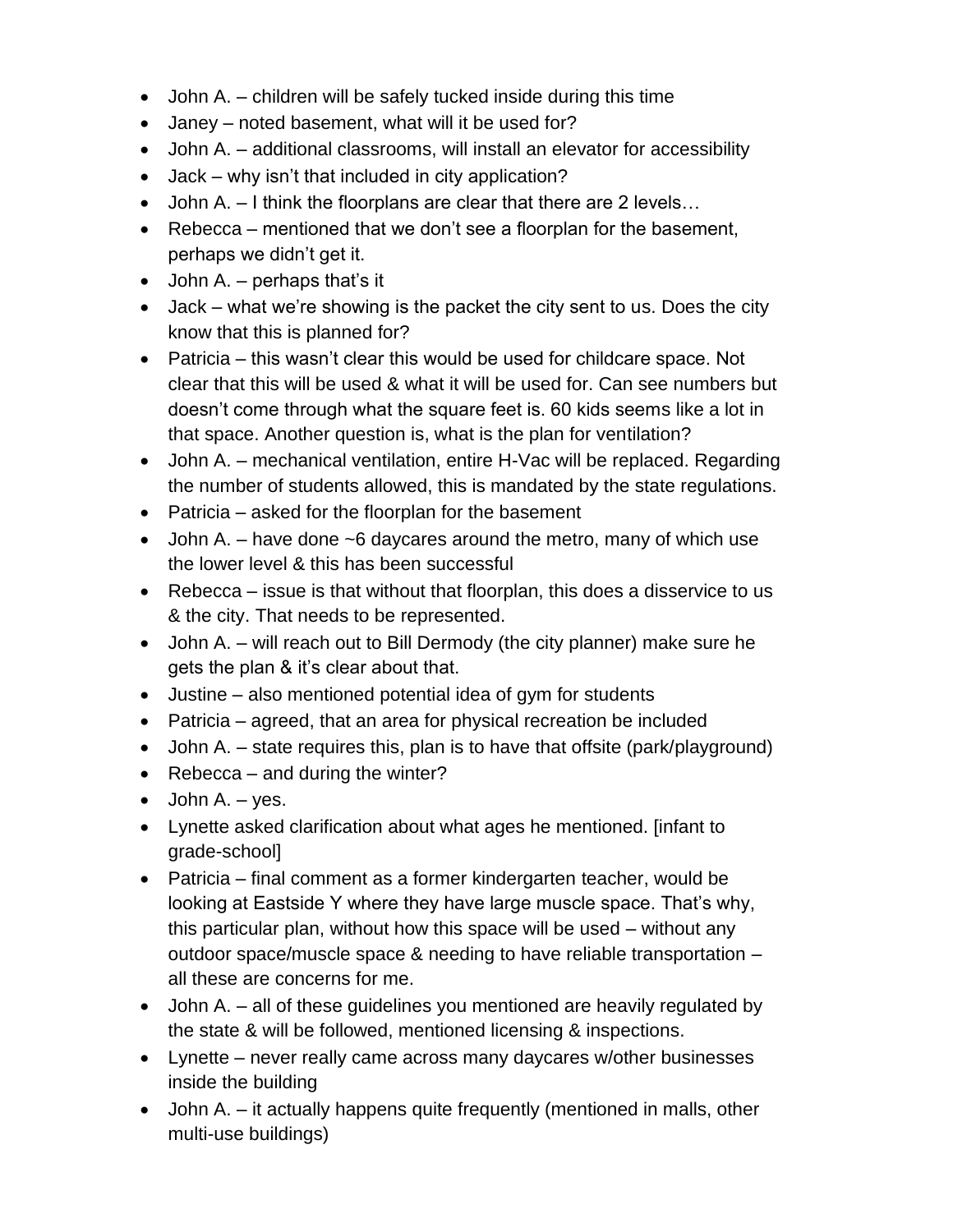- Justine asked about background checks for other businesses as well as daycare
- John A. partner will likely see to this.
- KC mentioned issue of traffic, history of violent incidences, firefighters, and her skipping even going to the university there due to safety concerns
- Lynette major shooting there last year that took a life, having a daycare there…it wouldn't be regular windows I would want there.
- John A. suspects zoning will consider this on Thursday night
- Rebecca what are you looking for from us?
- John A. hoping to support staff report, believes this will come out in favor of the rezoning. Hopes we would support this.
- Damian any plans to meet with the neighborhood group that meets for that particular area?
- John A.  $-$  is that not you all?
- Rebecca he's referring to the Railroad Island neighborhood group

#### **Discussion**

- Rebecca we definitely need a daycare, not sure this is the space
- Patricia I'm really confused about this building  $\&$  the first project is a daycare, no place for the kids to be outside. Doesn't understand this as an initial goal, not sure if it's due to money. Bothered her that there's no plan for the basement provided. [other folks agreed]
- Jack they first applied for variance to zoning (currently industrial). Currently allows for daycares if attached to industrial use. City determined that they should rezone this property. City says this should be mixed-use, listed as opportunity site. Sees redevelopment here. Rezoning is a good idea but applicant hasn't been forthcoming about the details. Asked city for more details regarding traffic -> they said because John didn't include this, it didn't trigger site-plan review. Seems they are withholding info to avoid this. [wouldn't necessarily be visited in-person if they don't change anything outside]
- Patricia can we recommend site review? [Jack we could, but this doesn't mean they do it] Patricia suggested we do this, doesn't feel we should approve this. **Patricia motioned to deny support & request the city go out in-person to review the site.**
- **Marci seconded.**
	- $\circ$  Lynette since I've started going through [a lot the last month] related to looking at zoning, build-outs, etc. Maplewood will go out & look even before approval. One thing is, I know there needs to be childcare but this is not the place.
	- $\circ$  Janey From MN's Department of Health: "Indoor space: the licensed capacity is limited by the amount of indoor space. A minimum of 35 square feet is required for each child."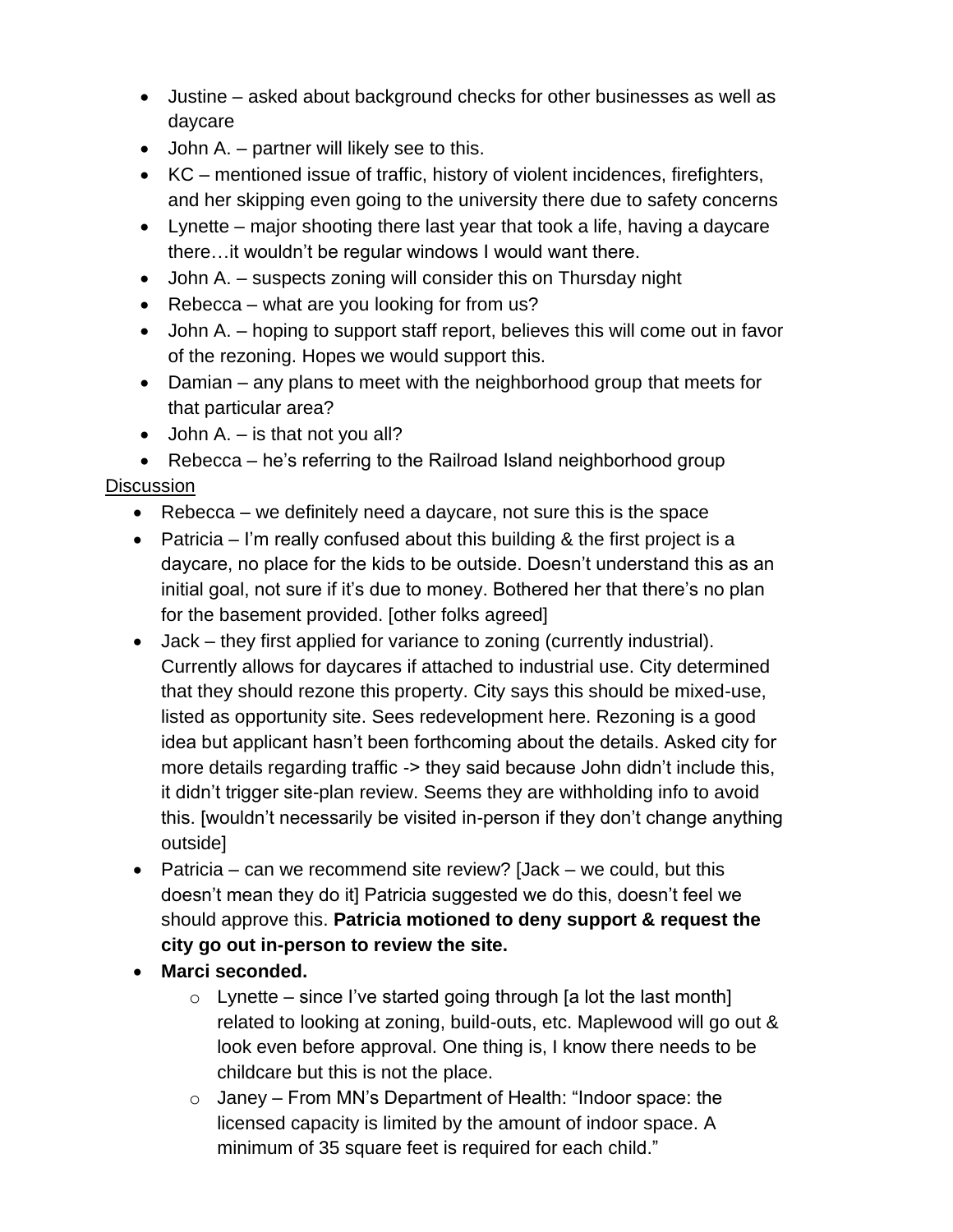- $\circ$  Dayna I live right across the street & I have similar concerns to [Damian & Lynette]. Agrees that congestion & location are not ideal.
- $\circ$  Julia doesn't support
- $\circ$  Athena agrees w/what folks are saying, advises having city come out to look at it because it could go through even without our support. Likes the idea of the space for this but could be done better, more thoughtfully.
- $\circ$  Patricia even the thought of using the basement to reach the maximum number of kids rather than using that for a gym space…and then 60, with that kind of traffic?
- $\circ$  Justine concerned that it would be easy to bus children. Across my company, we can't even find people to do hotel shuttles
- $\circ$  Seanne concerned about classroom space in the basement. Saw 1 narrow stairwell & one wider. In a fire, that would be hard to get everyone out in time also with no operable windows. Affirmed having someone come out to see it.
- o **Everyone voted in-favor.**
- Patricia do we want to include our specific concerns in that letter?
- Rebecca I think Jack has those written down
- 2*.* Update and Progress Report: Developing our community engagement strategy for 2022: Discussion and organizing session led by the Engagement Subcommittee (Rachel Sheild, Julia Roberts, Justine Martin-LaCroix)
	- Julia we can move this to our next meeting.

### **Business items:**

### 3. PPCC Monthly Financial Report and Status (Janey Atchison, Treasurer)

- Janey reviewed: we gained \$22,000 and spent \$11,000 -> on track so far. Wants to do an audit this year, asked for recommended companies that do audits for nonprofits.
- 4. Approval of minutes: (Marci Exsted, Secretary)
	- Janey motioned to approve the minutes.
	- Athena seconded
	- Passed unanimously
- 5. For the record: 2021 Donor List Jack
	- Goal was \$1,600 from donations by 2021 and we exceeded this by \$1,000 – largely from silent auction. We also have silent donor who gives \$20 per month. Letters went out to those named.

### **Updates and new business:**

- 6. Update: Creation of the new Land Use, Transportation, and Environment ("LUTE") Subcommittee (Update from the Committee).
	- Kelsey they decided to go with the  $2^{nd}$  Thursday of the month for 45 mins.

# **7:45 pm**

## 6:55 pm

#### **7:50 pm**